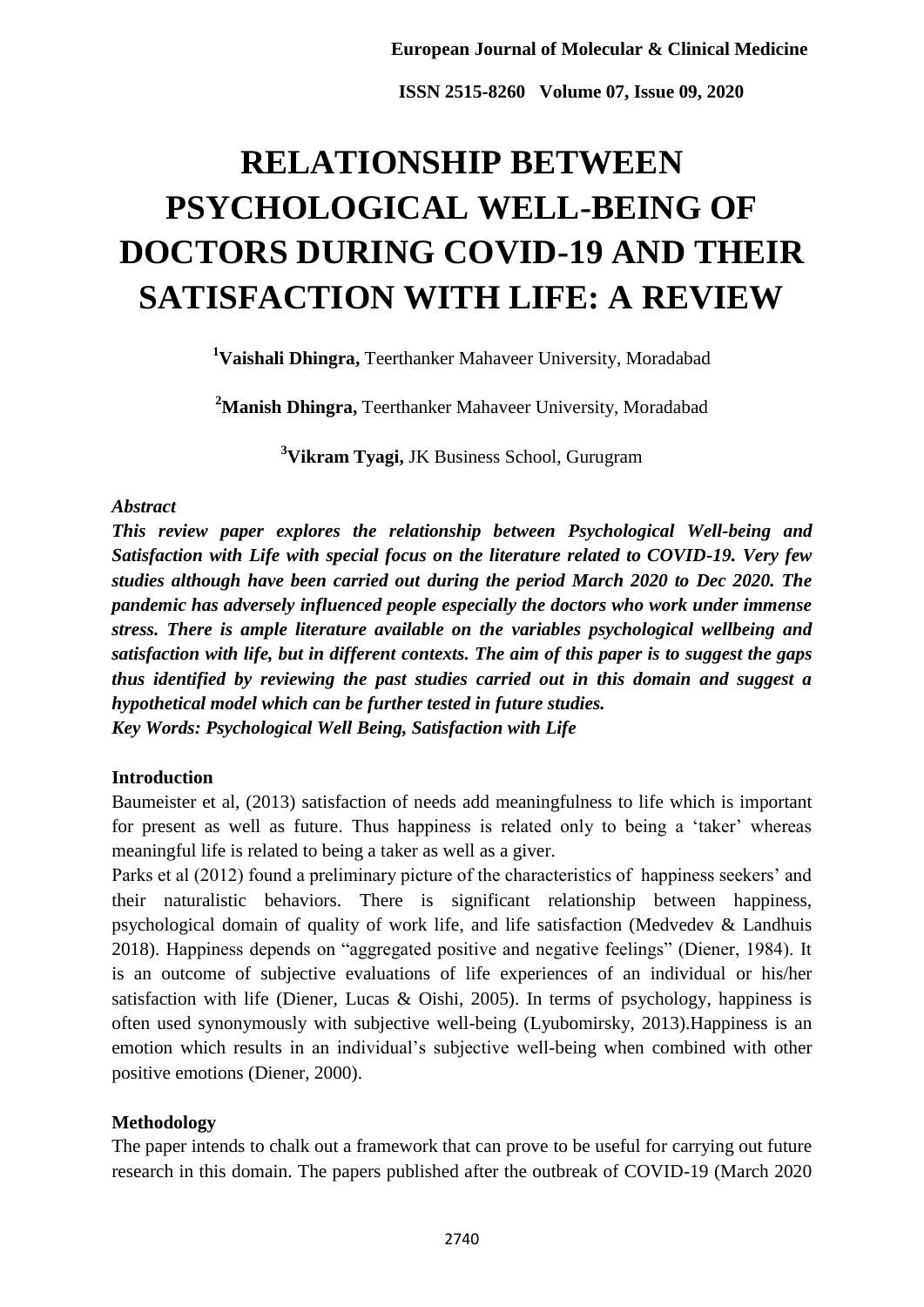# **European Journal of Molecular & Clinical Medicine**

## **ISSN 2515-8260 Volume 07, Issue 09, 2020**

onwards) were explored using the key words "psychological wellbeing", "happiness" and "Satisfaction with life". Important issues related with the psychological wellbeing of health care professionals were explored by analysing the studies that have been carried out on this and similar issues. The gaps thus identified after this review present the research gaps that can be filled by carrying out research in the near future. Recently, a few pieces of research have been carried out on this domain after the outbreak of COVID-19 which have been included in this review paper. This study will provide a direction to the researchers so that they may carry out researches based on the hypothetical model suggested in this paper and report statistical findings.

The research methodology of a review paper should ideally be based upon content analysis and description including a four-step process: a collection of papers, descriptive analysis, selection of category, and material evaluation. This paper is essentially based on these four steps for carrying out the review of literature, analysing and presenting it (Mayring, 2014).

## **Collecting papers**

The process of going through and collecting relevant literature involved a thorough study of various research and review papers available by using the key search words like happiness, satisfaction, wellbeing etc. PubMed, Google scholar and EBSCO database were thoroughly explored. Relationship between psychological wellbeing and satisfaction with life of doctors during COVID-19 was studied. The search was also confined to papers written in English language.

# **Psychological well being**

When an individual assigns different meanings to the notions of difficulties faced by him in life, happiness or psychological sense of well-being stand out as the important ones (Bradburn & Caplovitz, 1965)

An individual"s psychological well-being is the degree to which one has more positive interventions as compared to negative interventions (Bradburn & Caplovitz, 1965). Psychologists who patronise the hedonic view focus on the viewpoint that happiness is a combination of physical and mental satisfaction both (Kubovy, 1999).The concept was further refined by Diener and Lucas, 1999 who suggested that happiness cannot be reduced merely to physical hedonism, it can rather be attained by achieving the goals and valued outcomes in varied realms.

Subjective well being is said to have exist when the positive emotions of a person are stronger than the negative emotions (Diener, 2000). Quality of work life can be evaluated by focusing on both, subjective well being i.e. self-perceived happiness and satisfaction with one"s life along with measures of objective well being (Myers, 2013). This broader perspective was further researched upon in subsequent years and an expanded form of wellbeing emerged (Ryan & Deci, 2000). Happiness results in subjective well being when it is combined with other positive emotions (Sagiv, Roccas, &Hazan, 2004).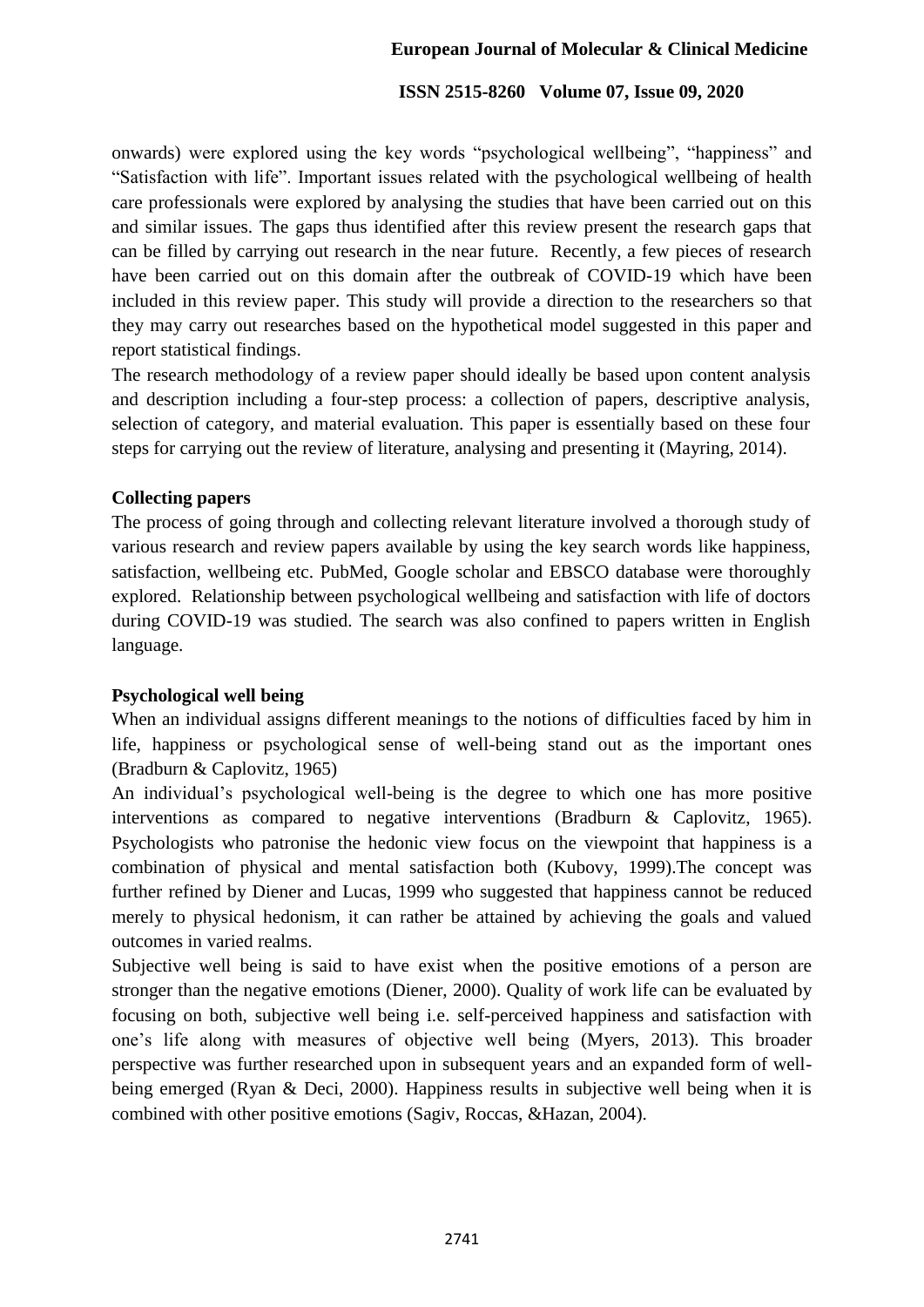## **European Journal of Molecular & Clinical Medicine**

#### **ISSN 2515-8260 Volume 07, Issue 09, 2020**

### **Satisfaction with Life**

Quality of work life includes objective dimension as it includes income, friendship, social network, access to services (Valois et al, 2006) and subjective dimension as it includes the judgements related with overall life satisfaction or satisfaction from particular aspects like work, family, friends etc. (Oishi, Diener, Lucas & Suh, 1999). Life satisfaction is an essential part of quality of work-life which includes in its fold both- life satisfaction and subjective well-being (Diener, Oishi & Lucas, 2003). Life satisfaction is the "overall cognitive evaluation" of an individual"s life and is an indicator of their mental and physical health which assesses the degree to which a person perceives the quality of his life as a whole (Compton, 2005), Veenhoven, 1996). In general, people want to be happy and they strive to optimize or increase happiness and the related factors like well-being and life satisfaction (Ryan and Deci, 2000; Larsen and Prizmic, 2004). Summary of various studies carried out during COVID-19 on psychological well being and satisfaction with life are shown in Table1.

| Table 1: Studies carried out during COVID-19 on psychological well being and |
|------------------------------------------------------------------------------|
| satisfaction with life                                                       |

| <b>Author</b>                         | <b>Location</b> | <b>Conclusion</b>                                                                                                                                                                                                                                                            |
|---------------------------------------|-----------------|------------------------------------------------------------------------------------------------------------------------------------------------------------------------------------------------------------------------------------------------------------------------------|
| Lei et al (March<br>2020)             | China           | Physicians and nurses suffered from symptoms<br>of<br>depression, anxiety and insomnia                                                                                                                                                                                       |
| Badahdah<br>al<br>et<br>(April, 2020) | Oman            | This pandemic affected the mental health of physicians<br>especially young female doctors                                                                                                                                                                                    |
| Yang<br>and<br>Ma<br>(April, 2020)    | China           | Perceived knowledge has indirect effect on emotional<br>wellbeing of people                                                                                                                                                                                                  |
| Varshney<br>al<br>et<br>(May, 2020)   | India           | COVID 19 has a significant psychological impact on<br>younger people especially females                                                                                                                                                                                      |
| Bansal et al (April,<br>2020)         | U.S.A           | Their are various challenges faced by the clinicians during<br>COVID-19                                                                                                                                                                                                      |
| Shanker<br>et<br>al<br>(March, 2020)  | U.S.A           | It's deterring for the immunologists face to face interaction<br>with patients                                                                                                                                                                                               |
| Blake et al (April,<br>2020)          | U.K             | The authors developed a digital package for supporting the<br>psychological wellbeing of healthcare workers during the<br>course of COVID-19                                                                                                                                 |
| Puppo (2020)                          | Colombia        | There is high perceived stress related with COVID-19 due<br>to inconsistent health care policies by the administrators.<br>Also, the sample reported to be under high stress due to<br>measures like quarantine, and fear of passing the disease to<br>elderly in the family |
| Adams and Walls<br>(March, 2020)      |                 | The health care workers are undergoing severe anxiety and<br>stress                                                                                                                                                                                                          |
| Ferry (July, 2020)                    | U.S.A           | The governments and policy makers must assign utmost<br>priority to the wellbeing of physicians during COVID-19                                                                                                                                                              |
| Brazeau et al (June,                  | U.S.A           | COVID-19 pandemic has instilled the concept<br>of                                                                                                                                                                                                                            |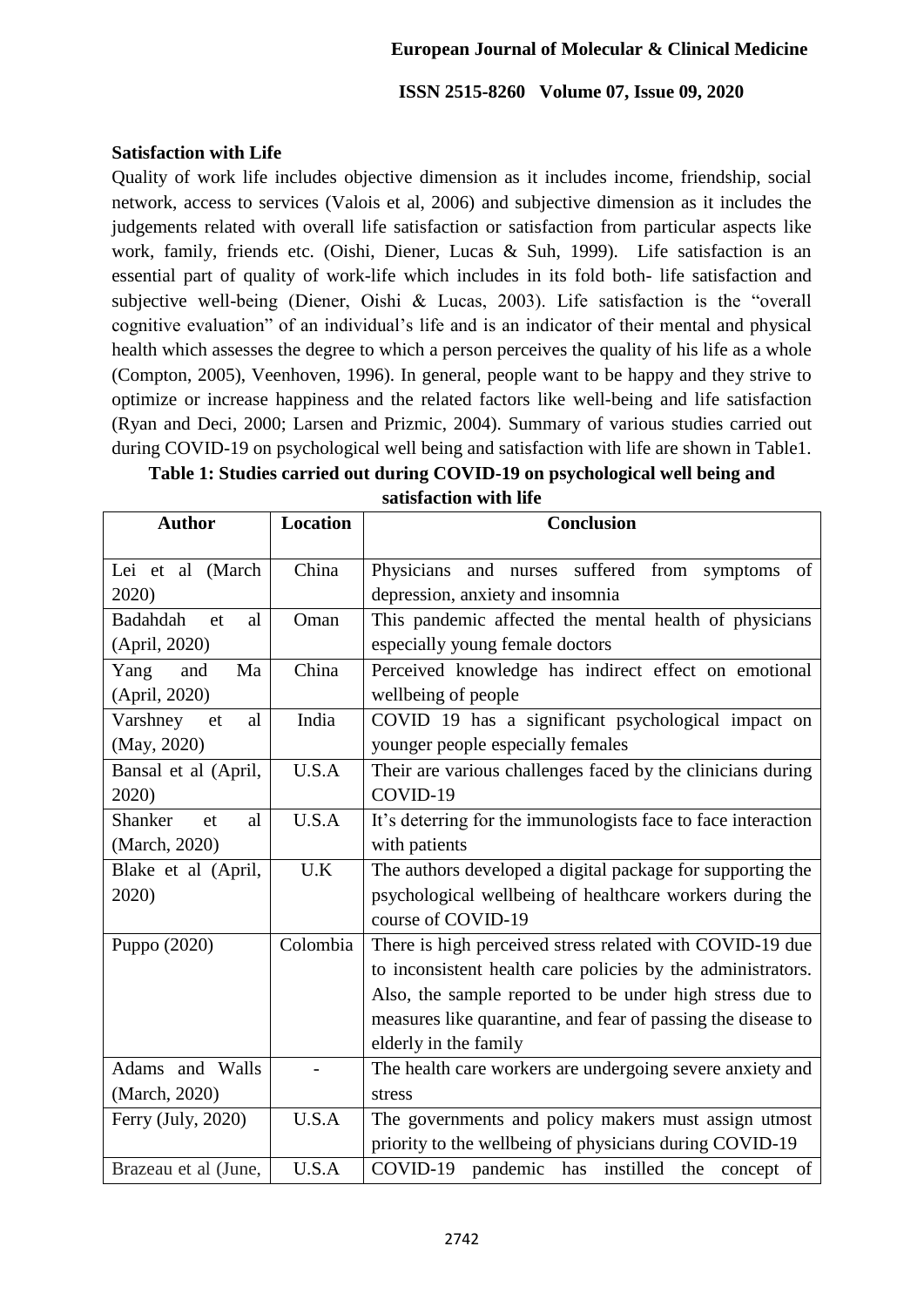| 2020)                  |           | wellbeing among people                                      |
|------------------------|-----------|-------------------------------------------------------------|
| Arslan (June, $2020$ ) |           | Stress due to COVID-19 has a significant influence on       |
|                        |           | psychological inflexibility                                 |
| Brooks et al (2020)    |           | COVID-19 is an important stress factor affecting the        |
|                        |           | mental well-being of people                                 |
| (Statici et al (2020)  |           | Pandemic like COVID-19 leads to severe mental ailments      |
| al<br>Gunnell<br>et    |           | COVID-19 has caused strenuous working conditions            |
| (2020)                 |           |                                                             |
| Kowal et al (June,     | 24        | High stress is faced by young people, by females, be single |
| 2020)                  | Countries | people and those having more number of children             |

# **Research gaps**

The reviews thus carried out suggest that empirical researches need to be carried out for testing the effect of psychological wellbeing on satisfaction with life of doctors and other health care workers during COVID-19. The conceptual model proposed for future research is shown in the Figure 1.

# **Figure 1: Suggested hyporthtical model for future studies**



# **References**

- 1. Bradburn, N.M., and Caplovitz, D. Reports on happiness: A pilot study of behaviour related to mental health. Chicago: Aldine, 1965.
- 2. Byrne, B. M. (2010). Structural Equation Modeling with AMOS: Basic concepts, applications, and programming. New York: Routledge Taylor & Francis Group.
- 3. Compton, W. C. (2005). An introduction to positive psychology. Belmont, CA: Thomson Wadsworth.
- 4. Diener E, Lucas RE. 1999. Personality and subjective well-being. See Kahneman et al 213-29
- 5. Diener E. (1984). Subjective well-being. Psychological Bulletin. 95 (3), 542–575
- 6. Diener E. (2000). Subjective well-being: The science of happiness and a proposal of a national index. American Psychologist, 55, 34-43.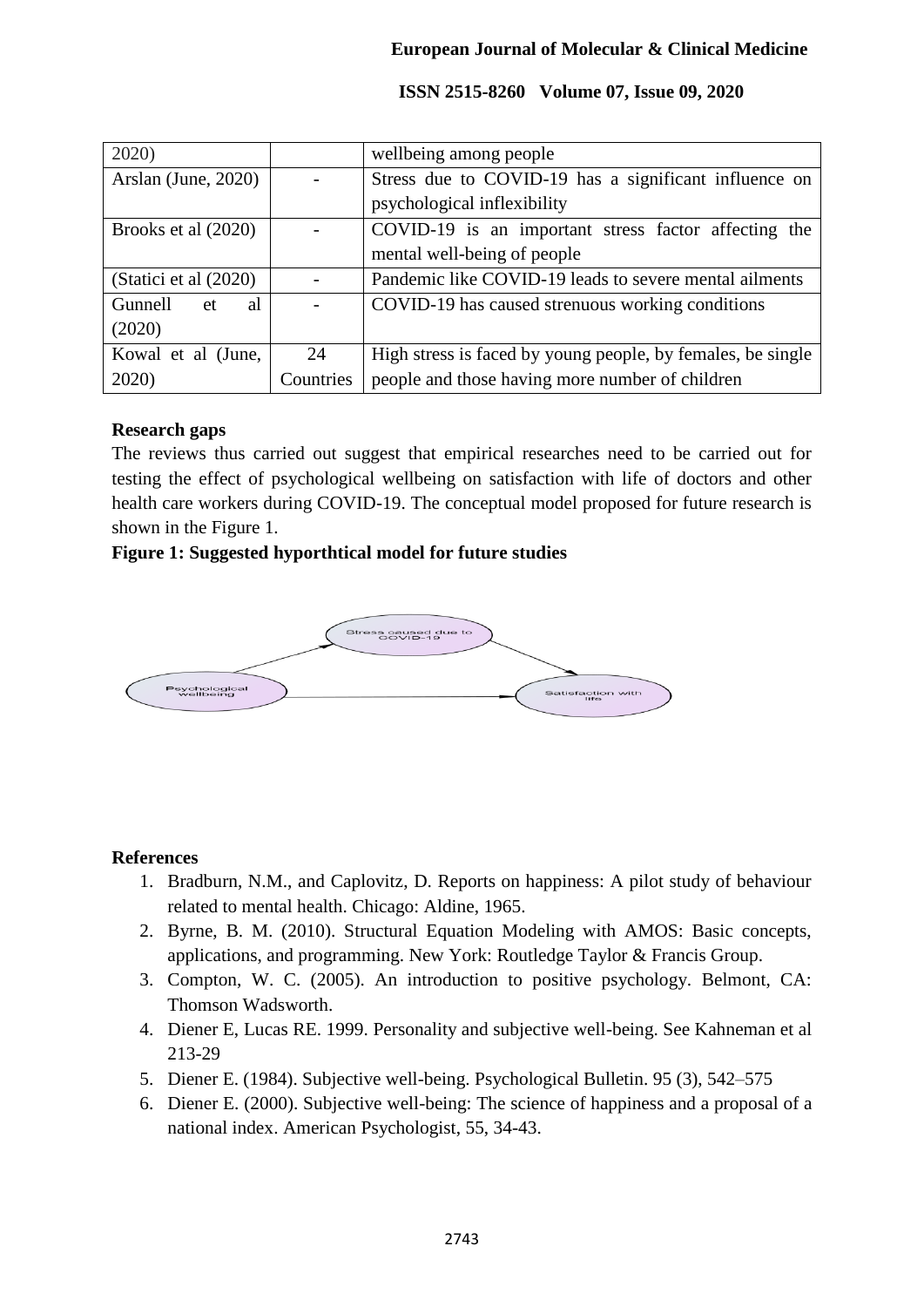- 7. Diener, E. (ed.), Assessing Well-Being: The Collected Works of Ed Diener, Social Indicators Research Series 39, DOI: 10.1007/978-90-481-2354-4 12, C Springer Science+Business Media B.V. 2009
- 8. Diener, E., & Seligman, M. E. P. (2002). Very happy people. Psychological Science, 13, 81-84.
- 9. Diener, E., Emmons, R. A., Larsen, R. J., & Griffin, S. (1985). The Satisfaction with Life Scale. Journal of Personality Assessment, 49, 71-75.
- 10. Diener, E., Lucas, R. E., & Scollon, C. N. (2006). Beyond the hedonic treadmill: Revising the adaptation theory of well-being. American Psychologist, 61, 305–314.
- 11. Diener, E., Oishi, S., & Lucas, R. E. (2003). Personality, culture, and subjective wellbeing: Emotional and cognitive evaluations of life. Annual Review Psychology, 54, 403-425.
- 12. Diener, Lucas & Oishi. (2005). Diener E, Lucas RE, Oishi S, editors. Subjective Well-Being: The Science of Happiness and Life Satisfaction. New York: Oxford University Press.
- 13. Hooper, D., Coughlan, J., and Mullen, M. R. (2008). Structural Equation Modelling: Guidelines for Determining Model Fit. Electronic Journal of Business Research Methods, 6 (1), 53-60.
- 14. Hu, L.-t., & Bentler, P. M. (1999). Cutoff criteria for fit indexes in covariance structure analysis: Conventional criteria versus new alternatives. Structural Equation Modeling, 6(1), 1–55. https://doi.org/10.1080/10705519909540118
- 15. Kline, R. B. (2005). Methodology in the social sciences. Principles and practice of structural equation modeling (2nd ed.). Guilford Press.
- 16. Köker, S. (1991). Normal ve sorunlu ergenlerin yaşam doyumu üzeylerinin karşilaştirilmasi. [In Turkish: The comparison of normal and abnormal students' life satisfaction levels]. Master's thesis, Ankara/ Turkey: Ankara University.
- 17. Kubovy M. (1999). On the pleasures of the mind. See Kahneman et al 1999, pp. 134- 54
- 18. Larsen, R. J., & Prizmic, Z. (2004). Affect regulation. In R. F. Baumeister & K. D. Vohs (Eds.), Handbook of self-regulation: Research, theory, and applications (pp. 40– 61). New York, NY: The Guilford Press.
- 19. Lyubomirsky, S. & Lepper, H. S. (1999). A measure of subjective happiness: Preliminary reliability and construct validation. Social Indicators Research, 46, 137- 155.
- 20. Lyubomirsky, S., & Layous, K. (2013). How do simple positive activities increase well-being? Current Directions in Psychological Science, 22(1), 57–62. https://doi.org/10.1177/0963721412469809
- 21. Mayring, Philipp: Qualitative content analysis: theoretical foundation, basic procedures and software solution. Klagenfurt, 2014. URN: http://nbnresolving.de/urn:nbn:de:0168-ssoar-395173
- 22. Medvedev, O. N., & Landhuis, C. E. (2018). Exploring constructs of well-being, happiness and quality of life. Peer J, 6, e4903. DOI:10.7717/peerj.4903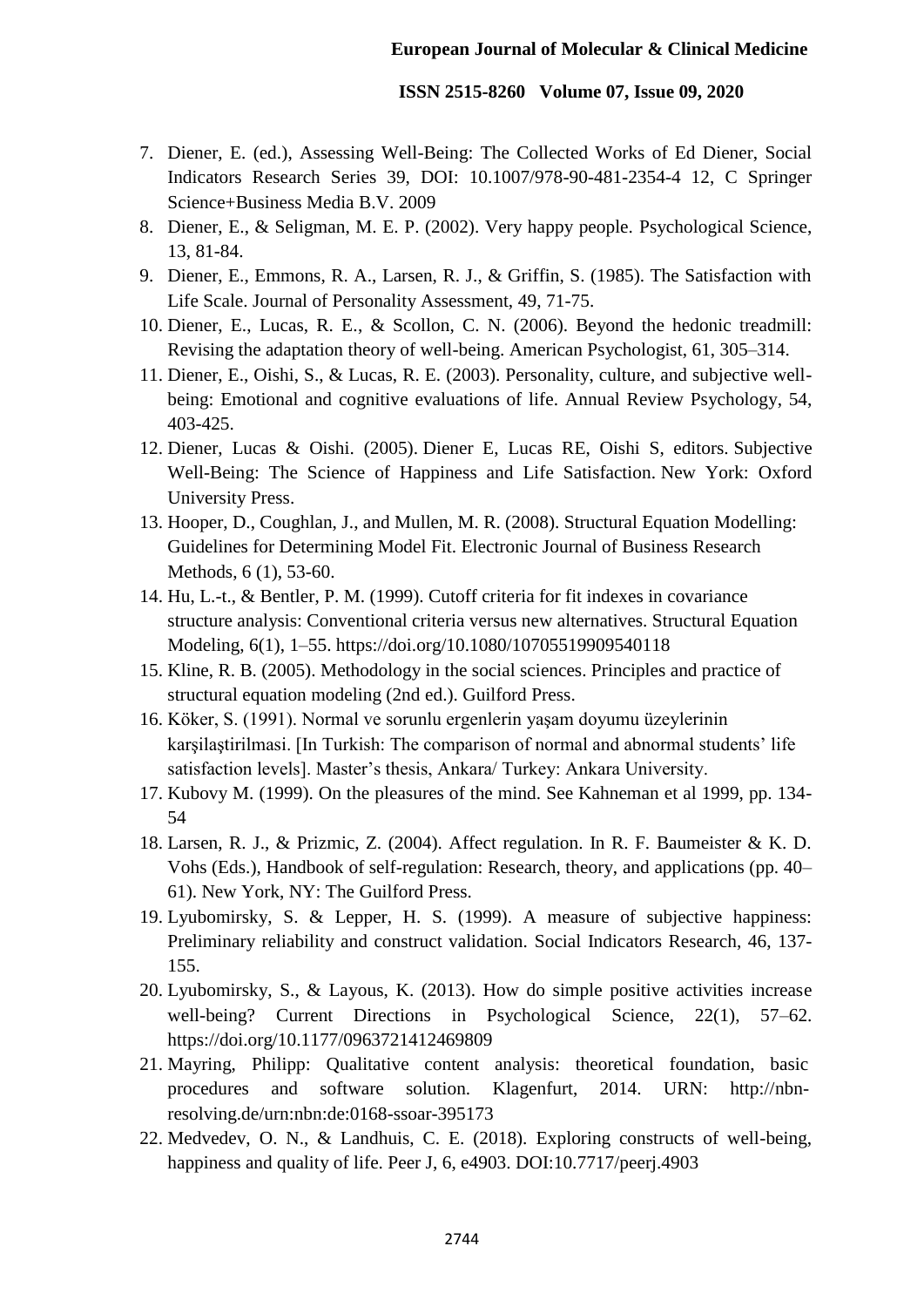- 23. Myers, D. G. (2013). Psychology. (p. 479). New York: Worth Publishers.
- 24. Oishi, S., Diener, E. F., Lucas, R., & Suh, E. M. (1999). Cross-cultural variations in predictors of life satisfaction: Perspectives from needs and values. Personality and Social Psychology Bulletin, 25, 980-990.
- 25. Parks, A. C., Della Porta, M. D., Pierce, R. S., Zilca, R., & Lyubomirsky, S. (2012, May 28). Pursuing Happiness in Everyday Life: The Characteristics and Behaviors of Online Happiness Seekers. Emotion. Advance online publication. DOI: 10.1037/a0028587
- 26. Roy F. Baumeister, Kathleen D. Vohs, Jennifer L. Aaker & Emily N. Garbinsky (2013) Some key differences between a happy life and a meaningful life. The Journal of Positive Psychology, 8:6, 505- 516, DOI: 10.1080/17439760.2013.830764
- 27. Ryan, R. M., & Deci, E. L. (2000). Self-determination theory and the facilitation of intrinsic motivation, social development, and well-being. American Psychologist, 55, 68–78. DOI:. 10.1037 /0003 -066x . 55(1), 68.
- 28. Ryan, R. M., & Deci, E. L. (2001). On happiness and human potentials: A review of research on hedonic and eudaimonic well-being. Annual Reviews Psychology, 52, 141–166.
- 29. Ryan, R.M. and Deci, E.L. (2001). On Happiness and Human Potentials: A Review of Research on Hedonic and Eudaimonic Well-Being. Annual Review of Psychology, 52 (1), 141-166.
- 30. Ryff, C.D. (1989). Happiness Is Everything, or Is It? Explorations on the Meaning of Psychological Well-Being. Journal of Personality and Social Psychology, 57(6),1069- 1081
- 31. Sagiv, L., Roccas, S., & Hazan, O. (2004). Value pathways to wellbeing: Healthy values, valued goal attainment, and environmental congruence. In P. A. L. S. Joseph (Ed.), Positive Psychology in Practice (pp. 68–85). Hoboken, NJ: Wiley.
- 32. Seligman, M. E. P., Steen, T. A., Park, N., & Peterson, C. (2005). Positive Psychology Progress: Empirical Validation of Interventions. American Psychologist, 60(5), 410–421. https://doi.org/10.1037/0003-066X.60.5.410
- 33. Suh, E., Diener, E., Oishi, S, et al. (1998). The shifting basis of life satisfaction judgments across cultures: emotions versus norms. Journal of Personality and Social Psychology, 74, 482–493.
- 34. Valois, R. F., Paxton, R. J., Zullig, K. J. & Huebner, E. S. (2006). Life satisfaction and violent behaviors among middle school students. Journal of Child and Family Studies, 15, 695-707.
- 35. Veenhoven, R. (1996). The study of life satisfaction. In Saris, W.E., Veenhoven, R., Scherpenzeel, A. C. & Bunting B. (Eds.), A comparative study of satisfaction with life in Europe. Eötvös University Press.
- 36. Vela, J. C., Lerma, E., & Ikonomopoulos, J. (2017). Evaluation of the Life Satisfaction and Subjective Happiness Scales With Mexican American High School